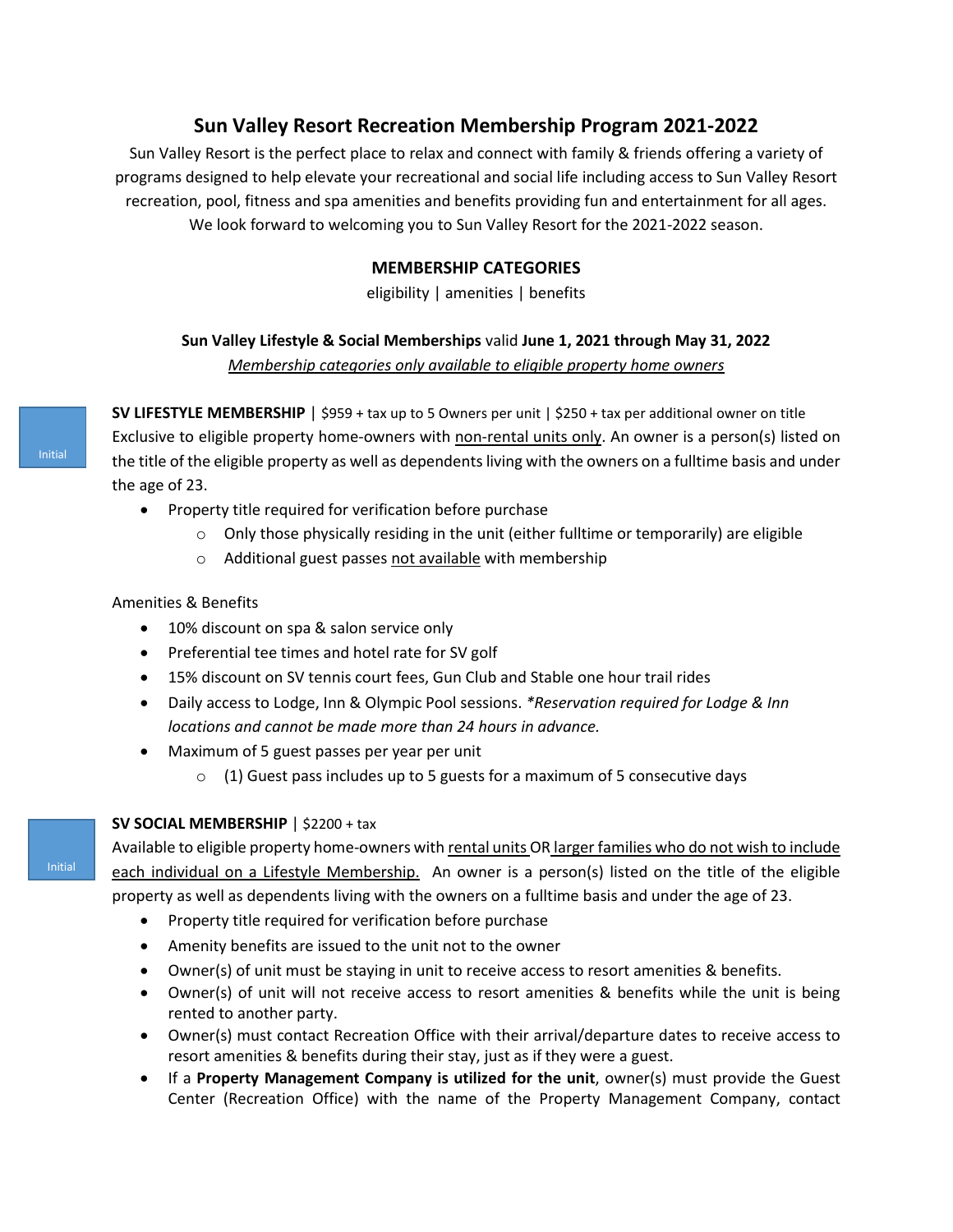information and individuals who are allowed to order guest passes before resort amenity & benefit access will be activated.

 $\circ$  Property Management Company must contact the Guest Center (Recreation Office) with guest's name and arrival/departure dates to receive guest passes and access to resort amenities & benefits during stay.

## Amenities & Benefits

- Preferential tee times and hotel rate for SV golf
- 15% discount on SV tennis court fees, Gun Club and Stable one hour trail rides
- Daily access to Inn & Olympic Pool sessions. *\*Reservation required for Inn location and cannot be made more than 24 hours in advance.*
- Maximum of 5 guest pass requests per visit/rental (includes guests of all ages and owners)
- Additional guest passes not available with membership

**SV SPA & FITNESS MEMBERSHIP** | \$2000 + tax Individual | \$3400 + tax Couple | Annual Membership Designed for all local fitness & spa enthusiasts' alike providing access to Idaho's #1 Luxury Spa, fitness and pool amenities. \**Limited memberships available*

## Amenities & Benefits

- 20% discount on spa & salon services and spa retail
- Exclusive member spa specials year round
- 15% discount on SV tennis court fees, Gun Club and Stable one hour trail rides
- Daily access to spa amenities including locker rooms, cedar sauna & eucalyptus steam room
- Daily access to Lodge & Inn Fitness locations and fitness classes. \*Reservation required
- Daily access to Lodge, Inn & Olympic Pool sessions \*Reservation required for Lodge & Inn
- 5 complimentary pool & fitness guest passes annually per individual
- Unlimited **accompanied** guest passes available for \$25 + tax per guest.
	- $\circ$  Guest Pass includes (1) session per visit at the Lodge, Inn or Olympic Pool, Fitness Center and Fitness Classes only. \*Reservations required for Lodge & Inn locations.
	- o Guest pass is required at check-in for all pool & fitness amenity access

## **PROCEDURE to obtain Lifestyle & Social Membership guest passes**

Email **[guestcenter@sunvalley.com](mailto:guestcenter@sunvalley.com)** in advance of guest visit (24 hour notice minimum). **Guest lists given over phone will not be accepted.** 

Information must include:

- 1. Unit number
- 2. Names of guests, number of adults (ages 14 +) and number of children
- 3. Arrival/Departure dates

Physical tickets/passes should be obtained from The Guest Center (Recreation Office) during business hours prior to using amenities. It is the responsibility of the property owner/manager to advise their guests of pass available amenities, benefits and limitations.